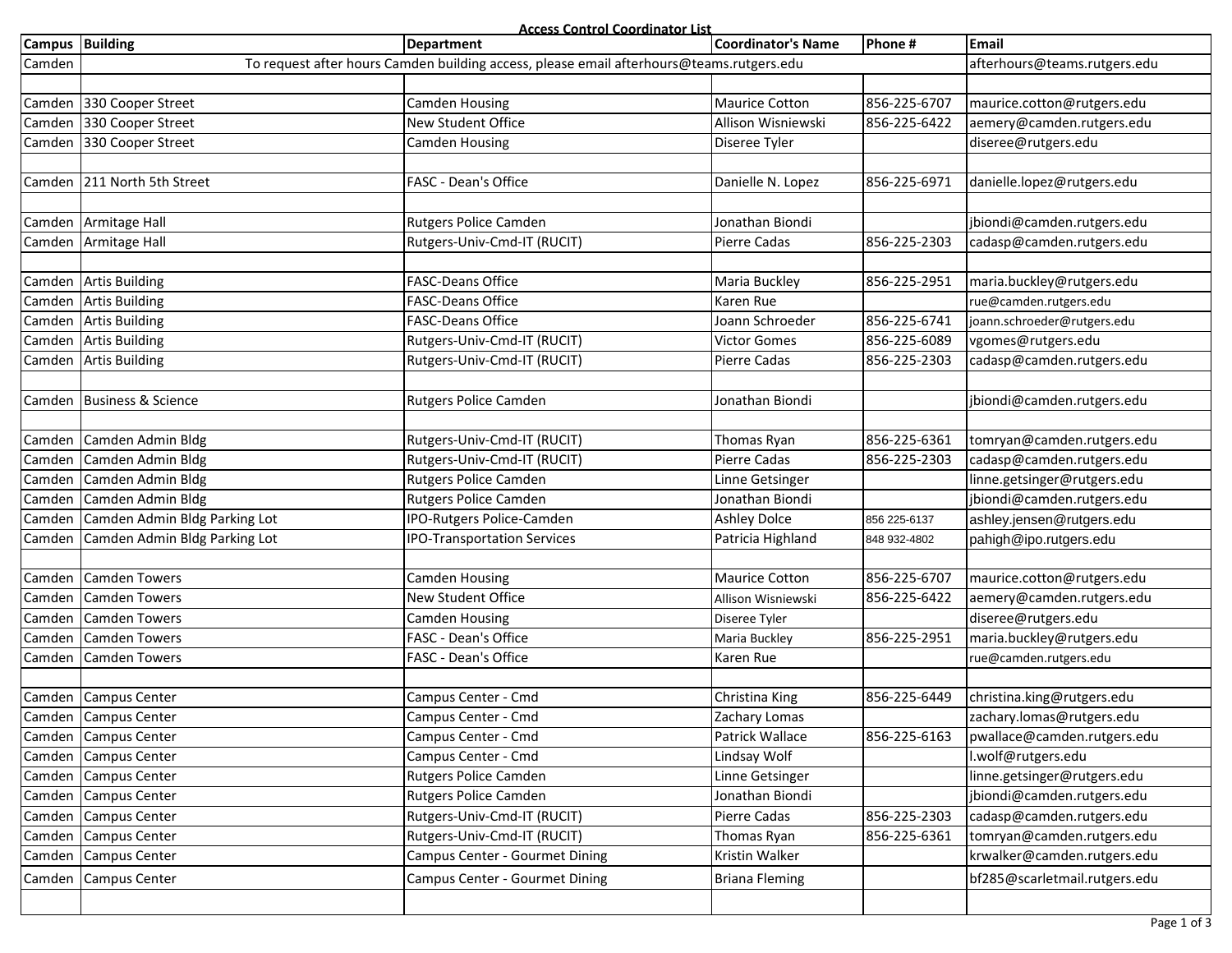**Access Control Coordinator List**

| Campus Building  |                               | <u>ALLESS CONTROL COORDINATOR LIST</u><br><b>Department</b> | <b>Coordinator's Name</b> | Phone #      | Email                            |
|------------------|-------------------------------|-------------------------------------------------------------|---------------------------|--------------|----------------------------------|
|                  | Camden Chancellor Office      | Rutgers Police Camden                                       | Jonathan Biondi           |              | jbiondi@camden.rutgers.edu       |
|                  | Camden Chancellor Office      | Rutgers Police Camden                                       | Linne Getsinger           |              | linne.getsinger@rutgers.edu      |
|                  | Camden Chancellor Office      | Rutgers-Univ-Cmd-IT (RUCIT)                                 | Thomas Ryan               | 856-225-6361 | tomryan@camden.rutgers.edu       |
|                  | Camden Chancellor Office      | Rutgers-Univ-Cmd-IT (RUCIT)                                 | <b>Pierre Cadas</b>       | 856-225-2303 | cadasp@camden.rutgers.edu        |
|                  |                               |                                                             |                           |              |                                  |
|                  | Camden   Fine Arts            | Rutgers Police Camden                                       | Jonathan Biondi           |              | jbiondi@camden.rutgers.edu       |
|                  | Camden   Fine Arts            | Rutgers Police Camden                                       | Linne Getsinger           |              | linne.getsinger@rutgers.edu      |
|                  | Camden Fine Arts              | Rutgers-Univ-Cmd-IT (RUCIT)                                 | Thomas Ryan               | 856-225-6361 | tomryan@camden.rutgers.edu       |
| Camden Fine Arts |                               | Rutgers-Univ-Cmd-IT (RUCIT)                                 | Pierre Cadas              | 856-225-2303 | cadasp@camden.rutgers.edu        |
| Camden Fine Arts |                               | FASC - Dean's Office                                        | Maria Buckley             | 856-225-2951 | maria.buckley@rutgers.edu        |
| Camden Fine Arts |                               | FASC - Dean's Office                                        | Karen Rue                 |              | rue@camden.rutgers.edu           |
|                  |                               |                                                             |                           |              |                                  |
|                  | Camden Law School             | Rutgers-Cmd-IT (RCIT)                                       | Tom Ryan                  | 856-225-6361 | tomryan@camlaw.rutgers.edu       |
|                  |                               |                                                             |                           |              |                                  |
|                  | Camden   Paul Robeson Library | Paul Robeson Library                                        | Regina Koury              |              | regina.koury@rutgers.edu         |
|                  | Camden   Paul Robeson Library | Rutgers-Univ-Cmd-IT (RUCIT)                                 | Thomas Ryan               | 856-225-6361 | tomryan@camden.rutgers.edu       |
|                  | Camden   Paul Robeson Library | Rutgers-Univ-Cmd-IT (RUCIT)                                 | Pierre Cadas              | 856-225-2303 | cadasp@camden.rutgers.edu        |
|                  | Camden   Paul Robeson Library | Rutgers Police Camden                                       | Jonathan Biondi           |              | jbiondi@camden.rutgers.edu       |
|                  | Camden   Paul Robeson Library | Rutgers Police Camden                                       | Linne Getsinger           |              | linne.getsinger@rutgers.edu      |
|                  | Camden   Paul Robeson Library | Rutgers Police Camden                                       | Jason Ronca               |              | jason.ronca@rutgers.edu          |
|                  | Camden   Paul Robeson Library | Paul Robeson Library                                        | Ann Latini                | 856-225-2839 | aml438@rutgers.edu               |
|                  | Camden   Paul Robeson Library | Learning Center - Cmd                                       | Erin Leuthold             |              | erin.leuthold@rutgers.edu        |
|                  |                               |                                                             |                           |              |                                  |
|                  | Camden Schoool of Nursing     | <b>FASC-Deans Office</b>                                    | Maria Buckley             | 856-225-2951 | maria.buckley@rutgers.edu        |
|                  | Camden Schoool of Nursing     | <b>FASC-Deans Office</b>                                    | Karen Rue                 |              | rue@camden.rutgers.edu           |
|                  | Camden Schoool of Nursing     | <b>School of Nursing</b>                                    | Sharlene Joseph-Brown     |              | sharlene.josephbrown@rutgers.edu |
|                  | Camden Schoool of Nursing     | <b>School of Nursing</b>                                    | Penny Smith               |              | penny.smith@rutgers.edu          |
|                  | Camden Schoool of Nursing     | <b>School of Nursing</b>                                    | Sharlene Joseph-Brown     |              | sharlene.josephbrown@rutgers.edu |
|                  | Camden Schoool of Nursing     | School of Nursing-411                                       | Gabrielle Jones           | 856-225-2717 | gbj13@rutgers.edu                |
|                  | Camden Schoool of Nursing     | Rutgers-Univ-Cmd-IT (RUCIT)                                 | Thomas Ryan               | 856-225-6361 | tomryan@camden.rutgers.edu       |
|                  | Camden Schoool of Nursing     | Rutgers-Univ-Cmd-IT (RUCIT)                                 | <b>Pierre Cadas</b>       | 856-225-2303 | cadasp@camden.rutgers.edu        |
|                  | Camden Schoool of Nursing     | Rutgers Police Camden                                       | Jonathan Biondi           |              | jbiondi@camden.rutgers.edu       |
|                  | Camden Schoool of Nursing     | <b>Rutgers Police Camden</b>                                | Linne Getsinger           |              | linne.getsinger@rutgers.edu      |
|                  | Camden Schoool of Nursing     | Rutgers Police Camden                                       | Jason Ronca               |              | jason.ronca@rutgers.edu          |
|                  |                               |                                                             |                           |              |                                  |
|                  | Camden School of Social Work  | Rutgers Police Camden                                       | Jonathan Biondi           |              | jbiondi@camden.rutgers.edu       |
|                  | Camden School of Social Work  | Rutgers Police Camden                                       | Linne Getsinger           |              | linne.getsinger@rutgers.edu      |
|                  | Camden School of Social Work  | Rutgers Police Camden                                       | Jason Ronca               |              | jason.ronca@rutgers.edu          |
|                  | Camden School of Social Work  | Rutgers-Univ-Cmd-IT (RUCIT)                                 | Thomas Ryan               | 856-225-6361 | tomryan@camden.rutgers.edu       |
|                  | Camden School of Social Work  | Rutgers-Univ-Cmd-IT (RUCIT)                                 | Pierre Cadas              | 856-225-2303 | cadasp@camden.rutgers.edu        |
|                  |                               |                                                             |                           |              |                                  |